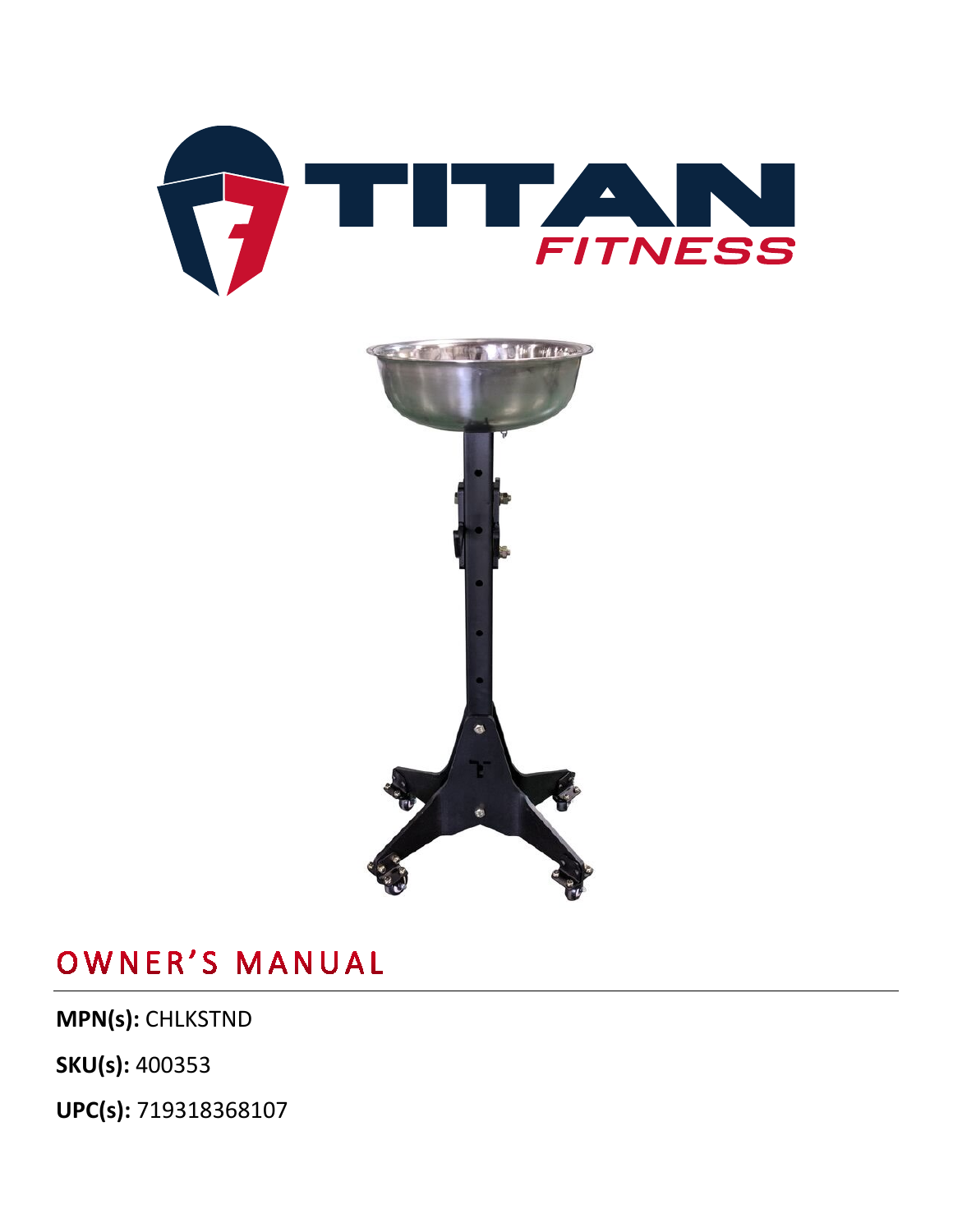PARTS DIAGRAM / EXPLODED VIEW



| <b>KEY</b> | <b>DESCRIPTION</b>          | <b>QTY</b>     | <b>KEY</b> | <b>DESCRIPTION</b>                | <b>QTY</b> |
|------------|-----------------------------|----------------|------------|-----------------------------------|------------|
| (1)        | <b>Upright Tube</b>         | 1              | (9)        | <b>Flat Washer 12</b>             | 4          |
| (2)        | <b>Hanger Bracket</b>       | $\overline{2}$ | (10)       | <b>Spring Washer 12</b>           | 4          |
| (3)        | <b>Base Bracket</b>         | $\overline{2}$ | (11)       | <b>Hex Nut M12</b>                | 4          |
| (4)        | <b>Stainless Steel Bowl</b> | 1              | (12)       | <b>Countersunk Hex Bolt M8x16</b> | 16         |
| (5)        | <b>Wheel Mounting plate</b> | 8              | (13)       | <b>Countersunk Hex Bolt M8x25</b> | 8          |
| (6)        | 2" Swivel Castor wheel      | $\overline{2}$ | (14)       | <b>Nylon Lock Nut M8</b>          | 28         |
| (7)        | 2" Castor wheel with lock   | $\overline{2}$ | (15)       | <b>Flat Washer 8</b>              | 4          |
| (8)        | M12x90 Hex Bolt             | 4              | (16)       | <b>Countersunk Hex Bolt M8x20</b> | 4          |